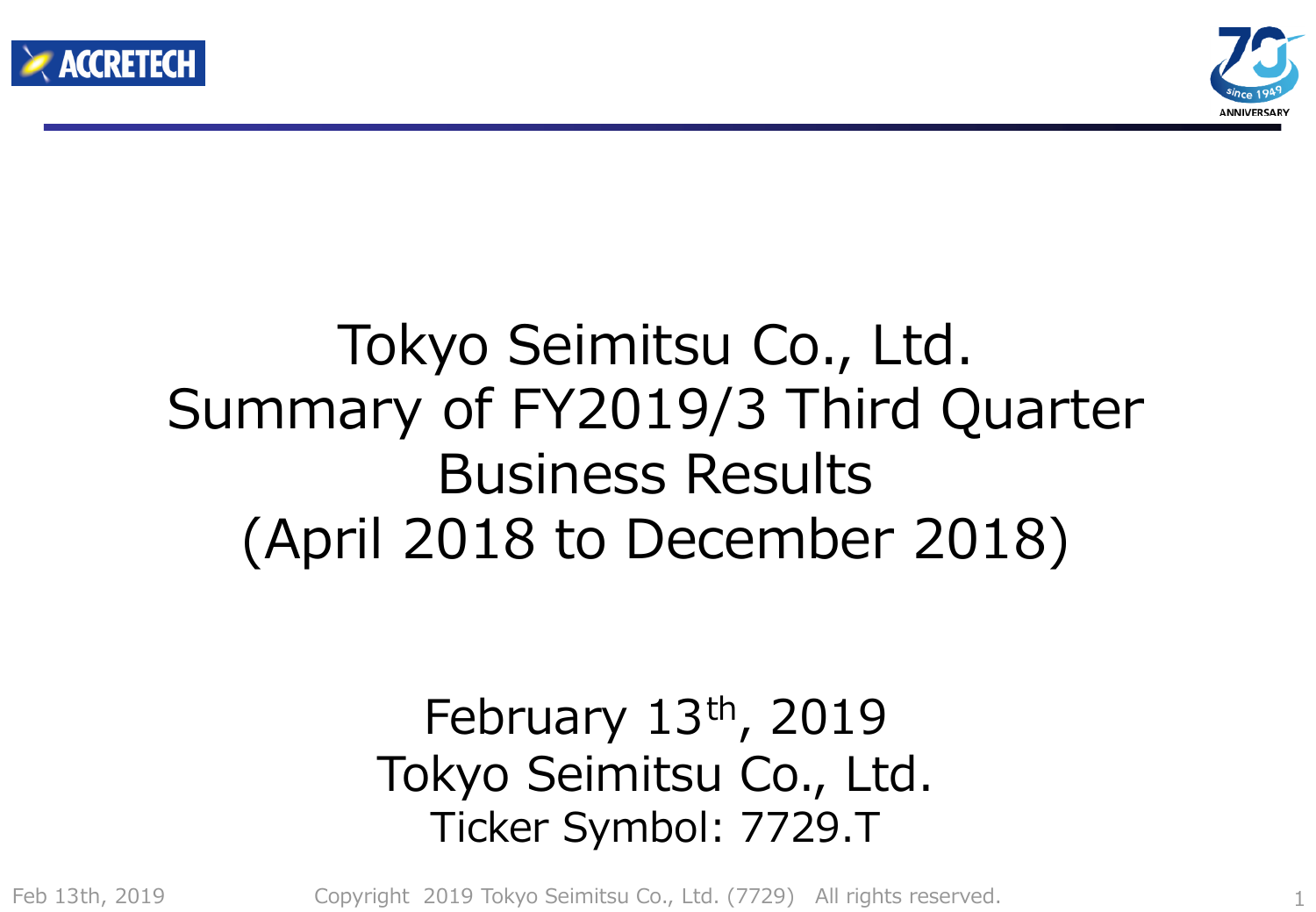



#### **Cautionary Statement with respect to Forward-Looking Statements**

- This presentation data contains "forward-looking statements" that are based on current best available information and policies.
- There are various factors such as world economic conditions and semiconductor/automobile market conditions which will directly and indirectly impact the Company's results in the future.
- $\triangleright$  As a result, future outcomes may differ from those projected in this presentation.

#### **Wordings and Data in presentation**

- Unless otherwise noted, "**SPE**" denotes our Semiconductor Production Equipment Business Segment, "**Metrology** (or **Metr.**)" denotes our Metrology Business Segment, and "**Net Profit**" denotes "Net Profit attributable to the owners of the parent".
- Information listed in this presentation is summarized in Billions of Yen or percentage except as otherwise noted. As a result, there may be a case where the total of individual amount and total amounts in each matter may differ.

#### **Audit procedure**

This presentation is not subject to audit procedures.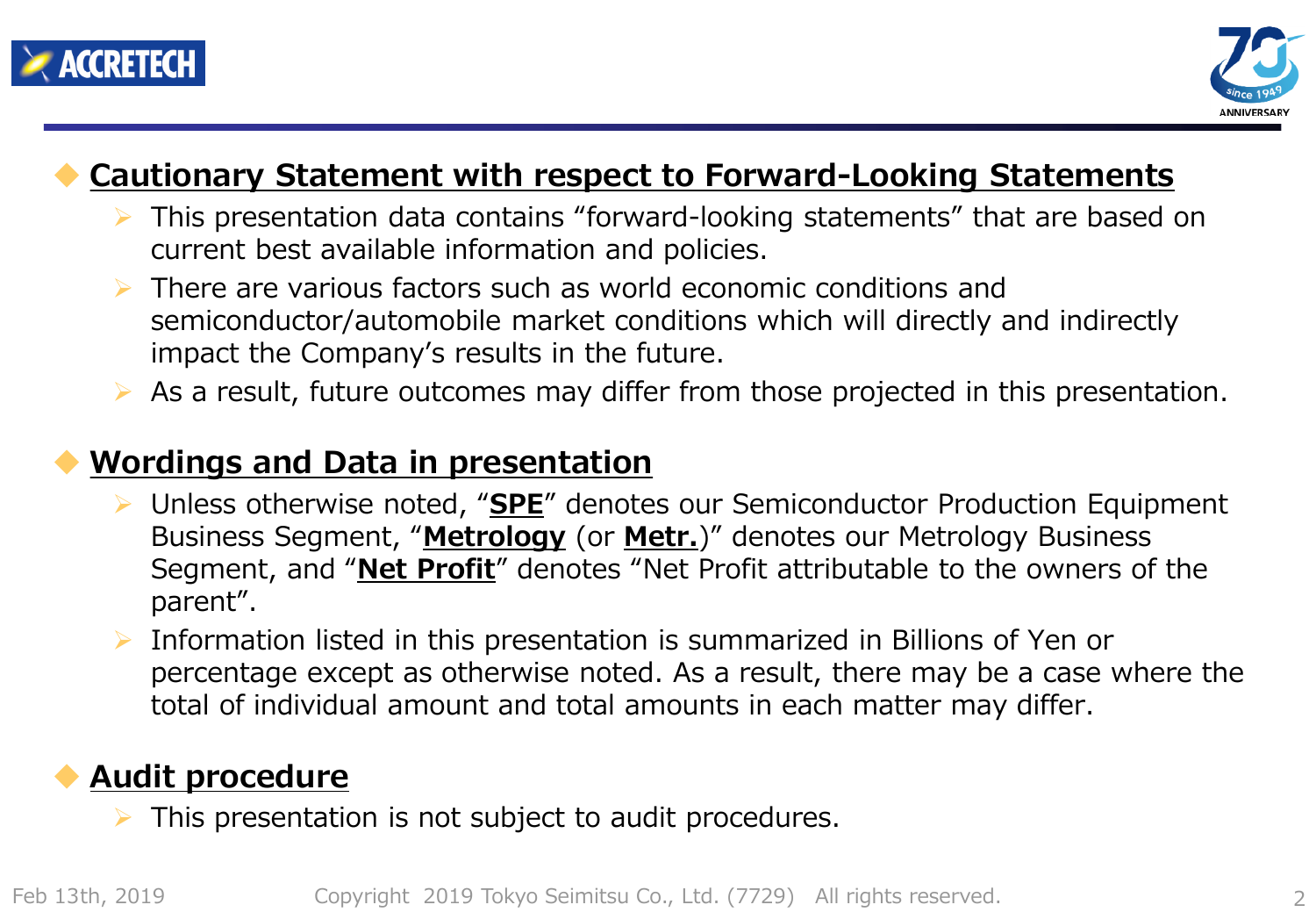

### **FY2019/3 1Q to 3Q (Apr.-Dec. 2018) Accumulated Business Results**



|                          | FY2018/3             | FY2019/3             |        |  |  |
|--------------------------|----------------------|----------------------|--------|--|--|
| (Billions of Yen)        | 1Q to 3Q<br>9 months | 1Q to 3Q<br>9 months | YOY(%) |  |  |
| <b>Sales</b>             | 62.9                 | 74.9                 | $+19%$ |  |  |
| <b>SPE Segment</b>       | 42.9                 | 51.1                 | $+19%$ |  |  |
| <b>Metrology Segment</b> | 20.0                 | 23.8                 | $+19%$ |  |  |
| <b>Operating Profit</b>  | 12.5                 | 15.0                 | $+20%$ |  |  |
| <b>SPE</b>               | 8.5                  | 9.9                  | $+16%$ |  |  |
| <b>OP Margin</b>         | 20%                  | 19%                  |        |  |  |
| Metrology                | 4.0                  | 5.1                  | $+28%$ |  |  |
| OP margin                | 20%                  | 22%                  |        |  |  |
| <b>Recurring Profit</b>  | 12.7                 | 15.6                 | $+23%$ |  |  |
| <b>Net Profit</b>        | 9.0                  | 11.4                 | $+27%$ |  |  |

#### Increased Sales and Profit YoY in both business segments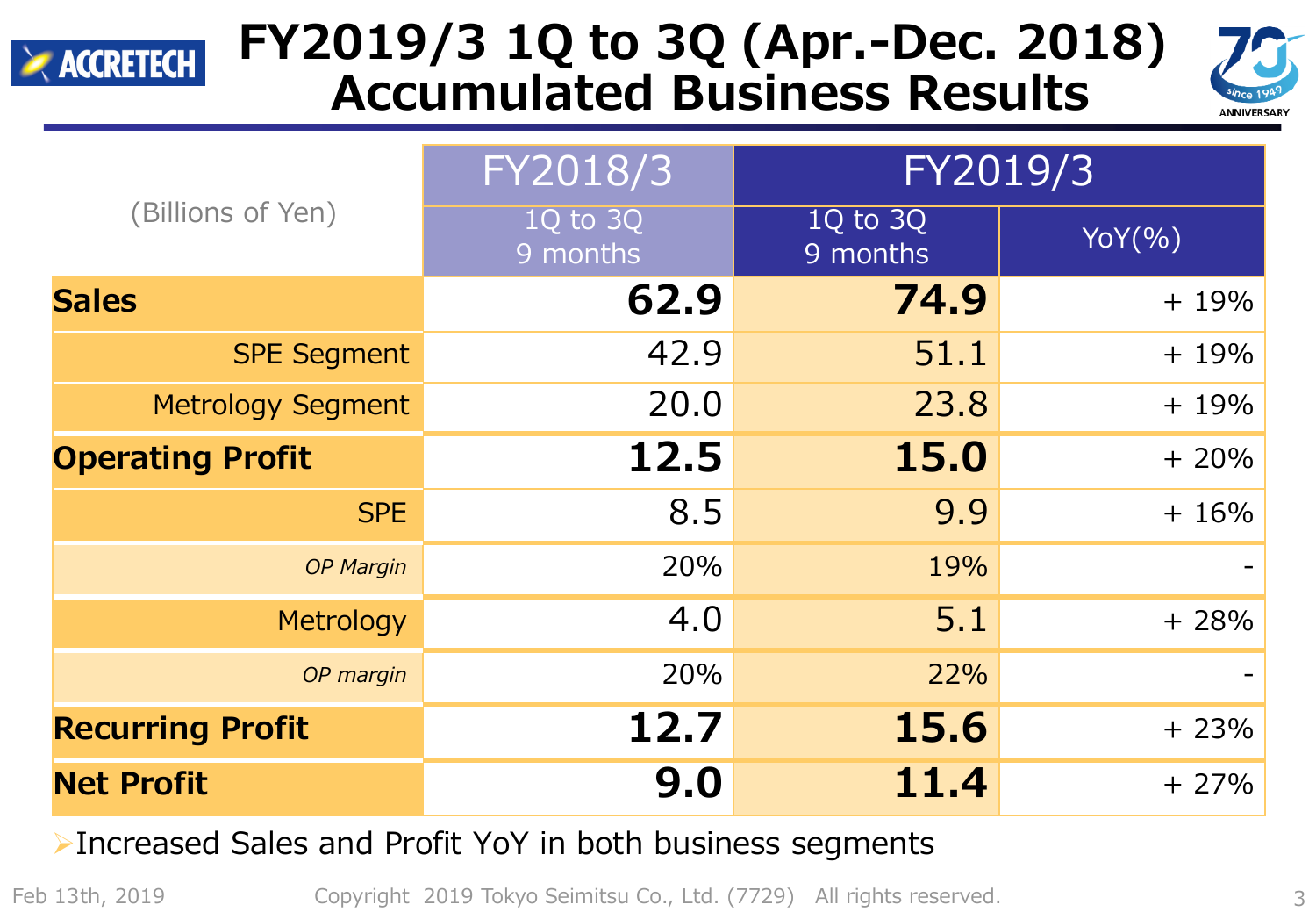



| (Billions of Yen)       | FY2018/3    |             |             |           | FY2019/3    |           |           |            |               |
|-------------------------|-------------|-------------|-------------|-----------|-------------|-----------|-----------|------------|---------------|
|                         | <b>1Q</b>   | <b>2Q</b>   | <b>3Q</b>   | <b>4Q</b> | 1Q          | <b>2Q</b> | <b>3Q</b> | $QoQ(\% )$ | <b>YoY(%)</b> |
| <b>Sales</b>            | <b>19.9</b> | <b>23.8</b> | <b>19.2</b> | 25.3      | <b>19.8</b> | 31.4      | 23.7      | $-24%$     | $+23%$        |
| <b>SPE</b>              | 14.2        | 16.1        | 12.6        | 16.6      | 12.8        | 23.0      | 15.3      | $-33%$     | $+22%$        |
| Metrology               | 5.7         | 7.6         | 6.7         | 8.7       | 7.0         | 8.4       | 8.4       | $+1\%$     | $+26%$        |
| <b>Operating Profit</b> | 4.0         | 4.9         | 3.6         | 4.8       | 3.1         | 7.1       | 4.8       | $-33%$     | $+32%$        |
| <b>SPE</b>              | 3.1         | 3.2         | 2.2         | 2.8       | 1.6         | 5.2       | 3.1       | $-41%$     | $+41%$        |
| <b>OP Margin</b>        | 22%         | 20%         | 17%         | 17%       | 13%         | 23%       | 20%       |            |               |
| Metrology               | 0.9         | 1.7         | 1.4         | 2.0       | 1.5         | 1.9       | 1.7       | $-9%$      | $+20%$        |
| <b>OP Margin</b>        | 16%         | 22%         | 22%         | 23%       | 21%         | 23%       | 21%       |            |               |
| <b>Recurring Profit</b> | 4.1         | 4.9         | 3.6         | 4.6       | 3.4         | 7.4       | 4.8       | $-35%$     | $+32%$        |
| <b>Net Profit</b>       | 2.9         | 3.5         | 2.6         | 3.8       | 2.6         | 5.3       | 3.5       | $-35%$     | $+34%$        |

Increased Sales and Profit YoY in both business segments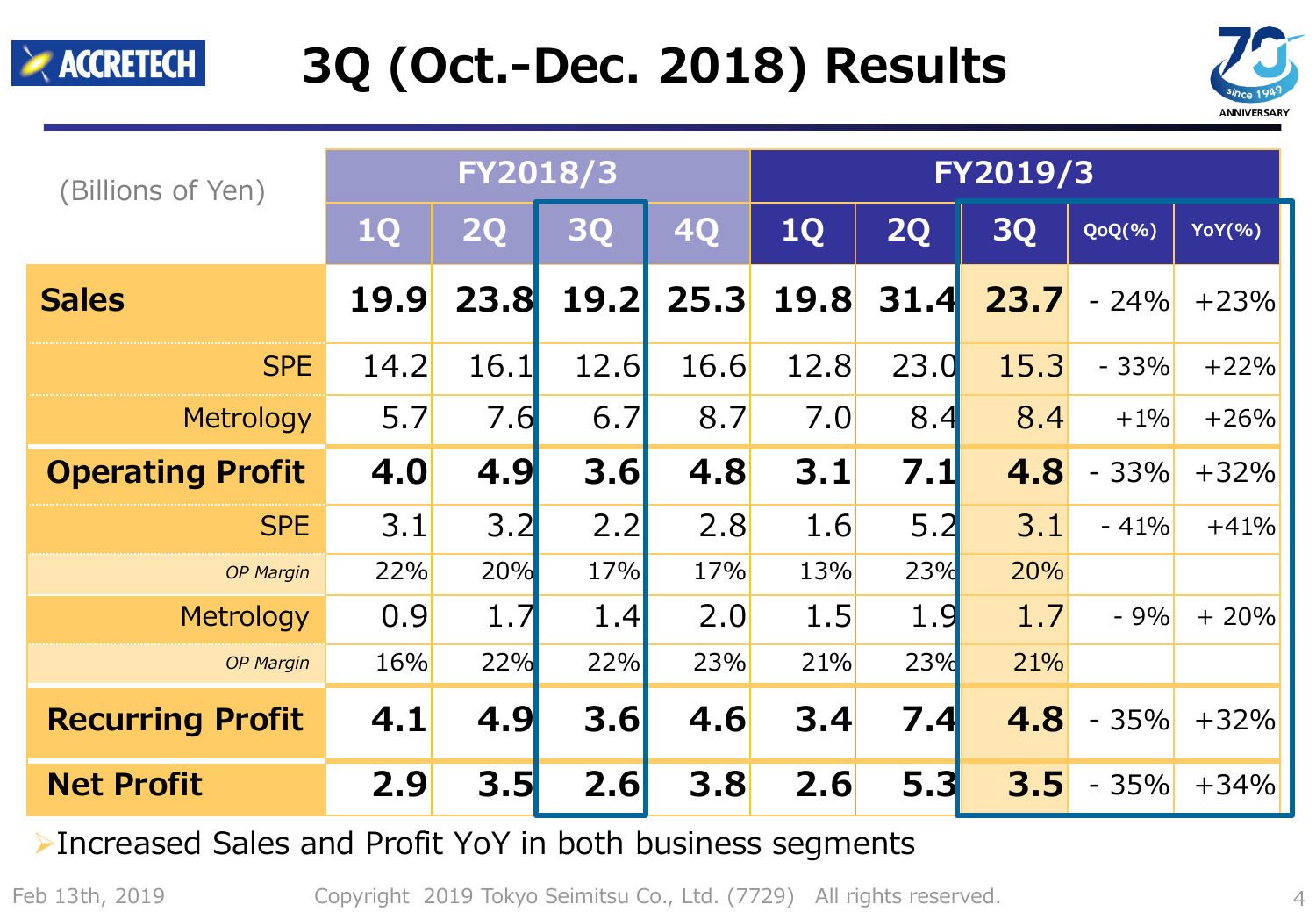

**SPE - Sales and OP**

**EXACCRETECH**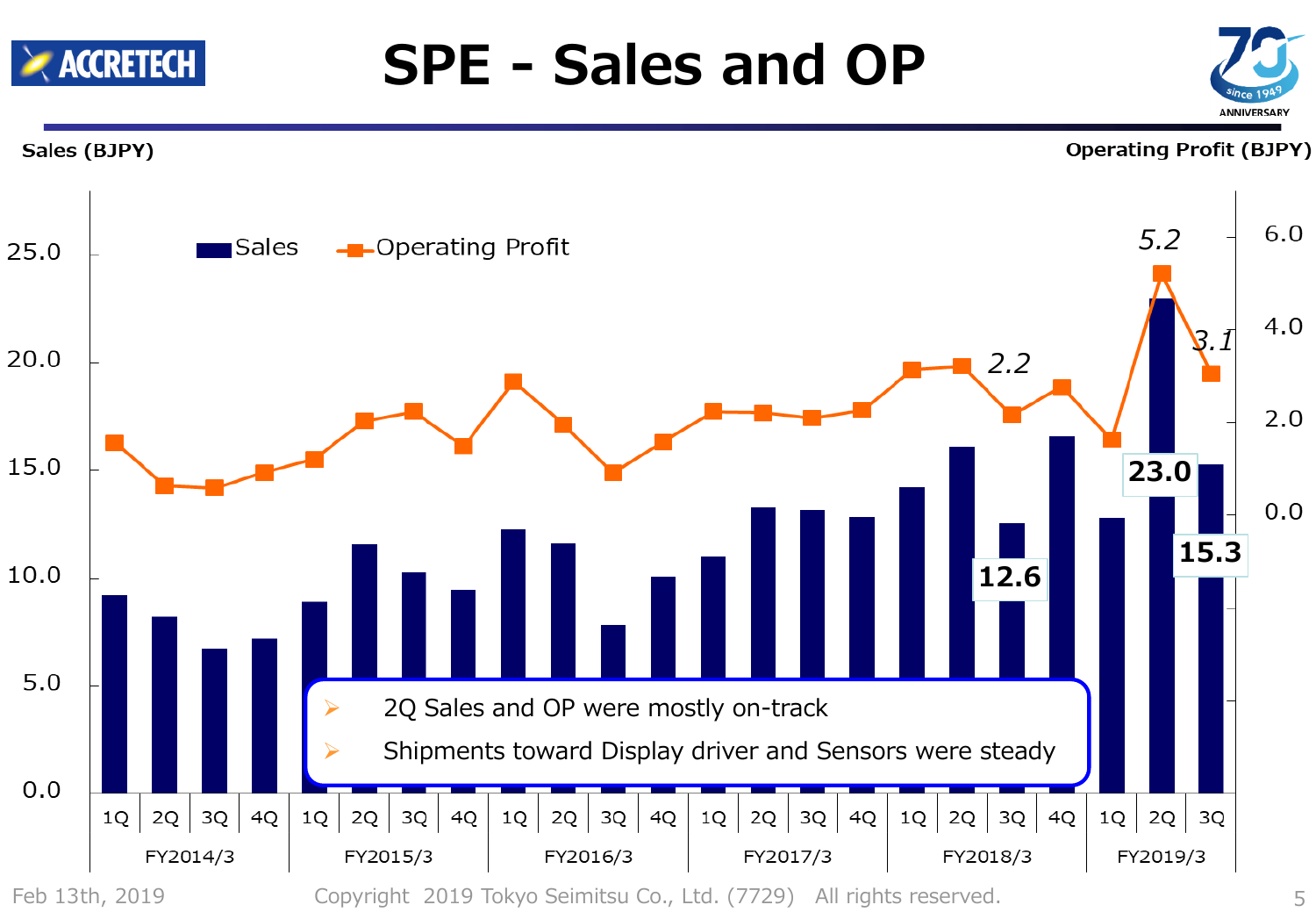

## **SPE - Order and Backlog**



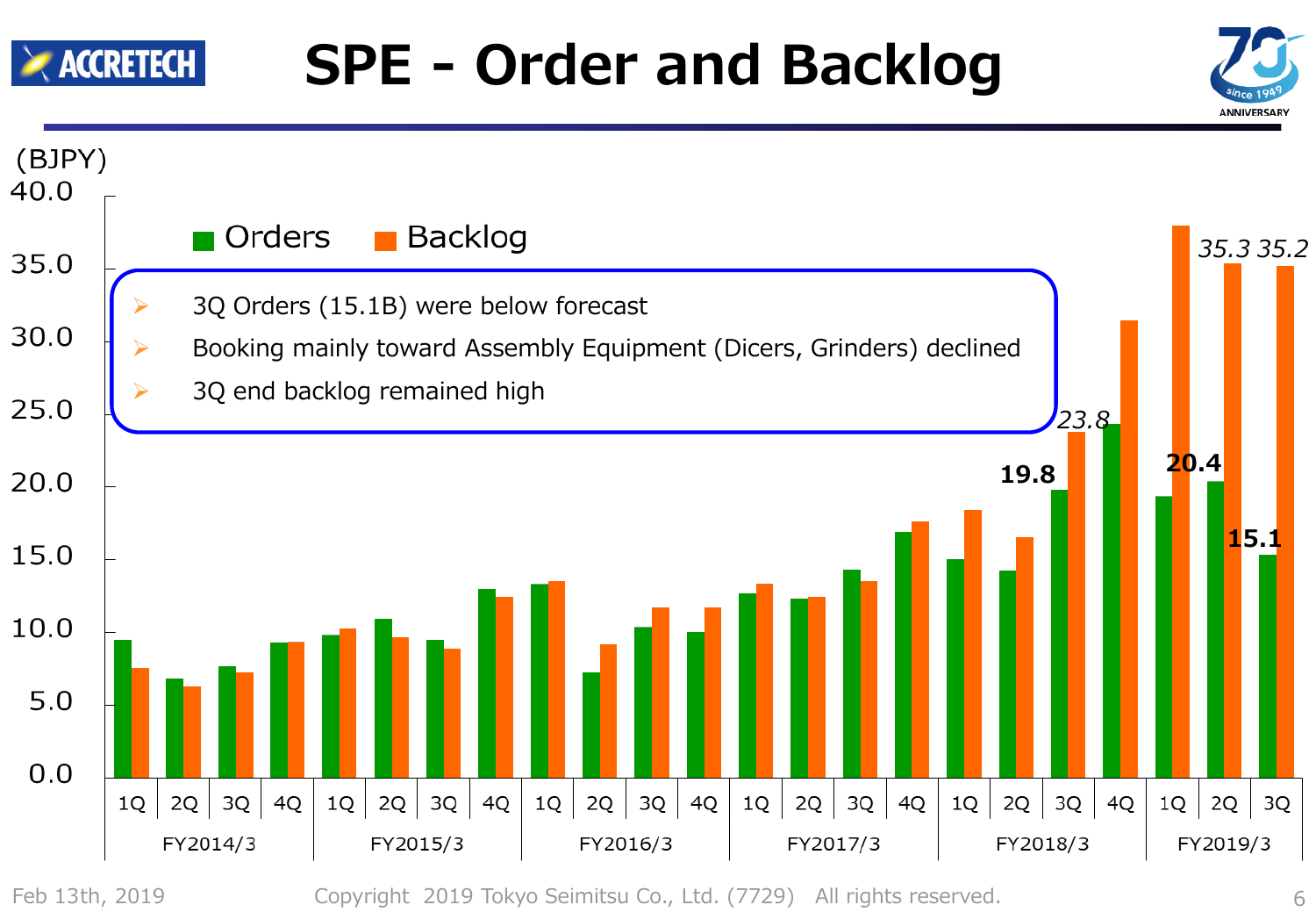# **Metrology - Sales and OP**

 $\geq$  accretech



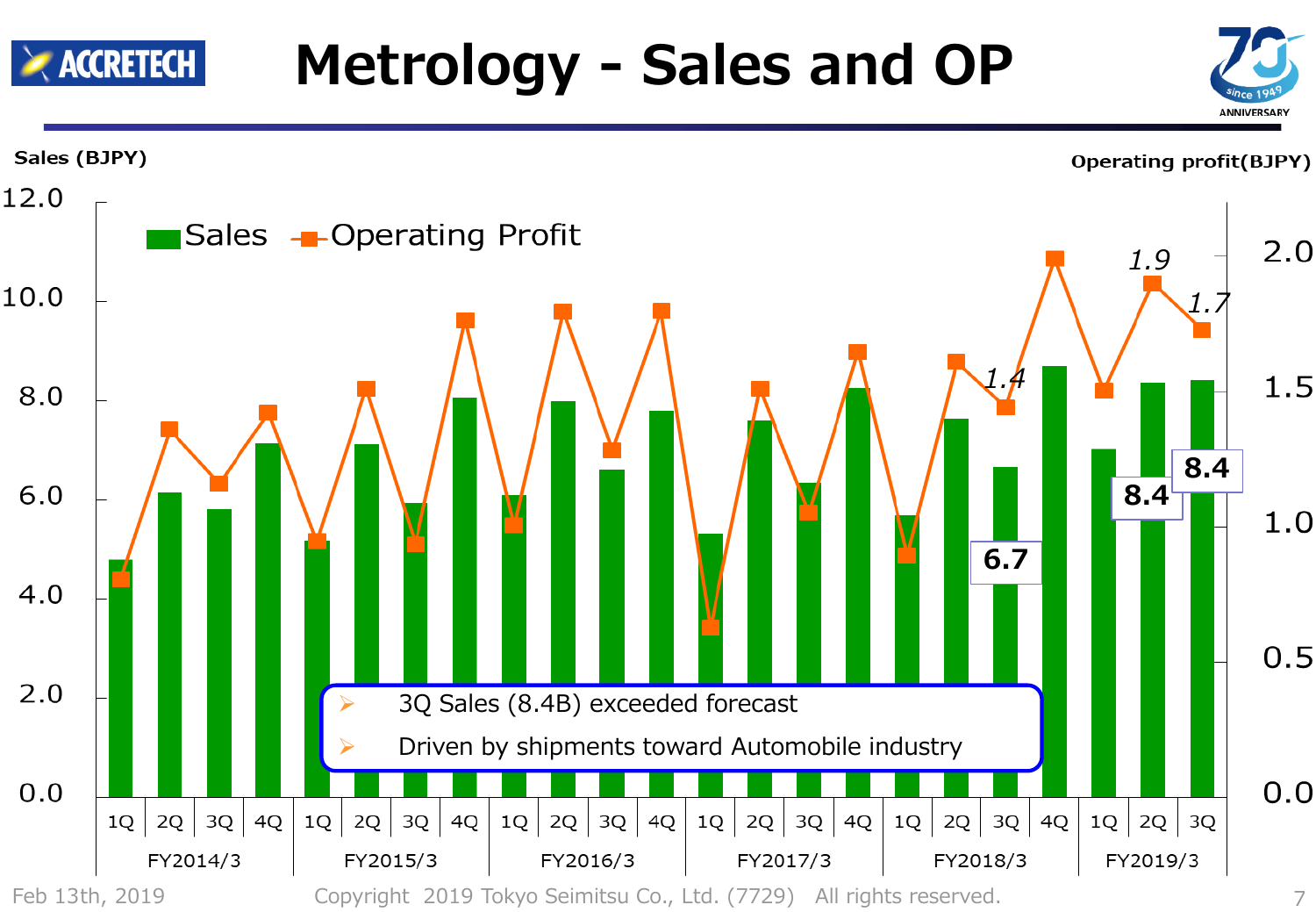## **MARGRETECH Metrology - Order and Backlog**



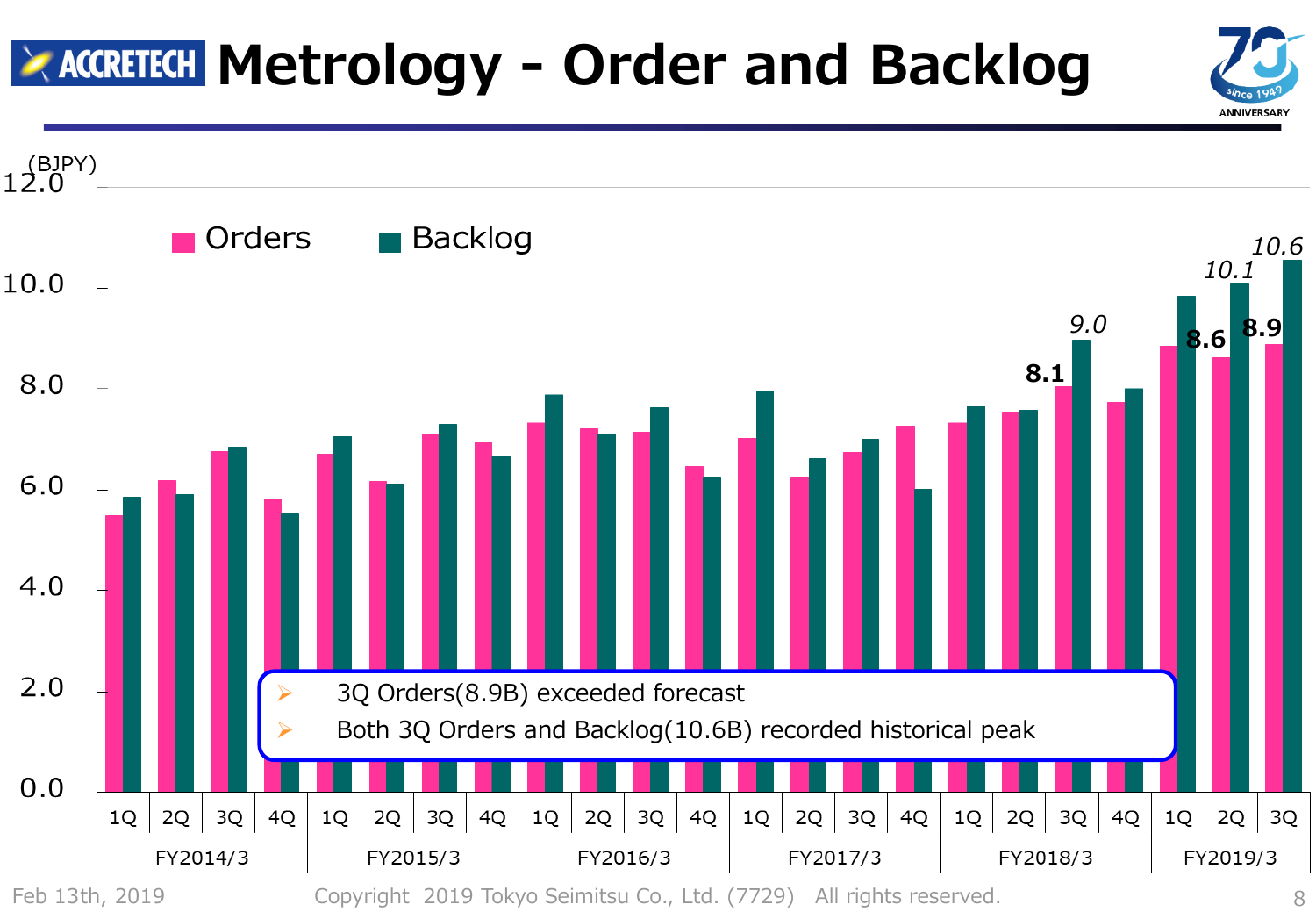

## **Balance Sheet**



|  | <b>Assets</b><br>(Billions of Yen)    | Mar/E<br>2018 | Dec/E<br>2018 | Diff.   | <b>Liabilities, Net</b><br><b>Assets</b><br>(Billions of Yen) | Mar/E<br>2018 | Dec/E<br>2018 | Diff.                |        |                                   |                                            |      |        |
|--|---------------------------------------|---------------|---------------|---------|---------------------------------------------------------------|---------------|---------------|----------------------|--------|-----------------------------------|--------------------------------------------|------|--------|
|  | Cash                                  | 37.2          |               |         |                                                               |               |               | 39.8                 | $+2.6$ | <b>Accounts</b><br>Payable $(*2)$ | 21.9                                       | 27.0 | $+5.1$ |
|  |                                       |               |               |         |                                                               |               |               | Short term Debt      | 1.3    | 1.3                               | ±0.0                                       |      |        |
|  | Accounts                              |               | 34.2          |         | <b>Others</b>                                                 | 9.6           | 10.5          | $+0.9$               |        |                                   |                                            |      |        |
|  | Receivable $(*1)$                     | 33.4          |               |         |                                                               |               |               |                      |        | $+0.7$                            | <b>Total Current</b><br><b>Liabilities</b> | 32.8 | 38.8   |
|  | Inventories                           | 22.3          | 29.1          | $+6.8$  | <b>Total Fixed</b><br><b>Liabilities</b>                      | 0.7           | 8.9           | $+8.2$               |        |                                   |                                            |      |        |
|  | <b>Others</b>                         | 2.0           | 1.9           | $-0.1$  | <b>Total Liabilities</b>                                      | 33.5          | 47.7          | $+14.2$              |        |                                   |                                            |      |        |
|  | <b>Total Current</b><br><b>Assets</b> | 95.0          | 105.0         | $+10.0$ | <b>Net Assets</b>                                             | 99.4          | 104.7         | $+5.3$               |        |                                   |                                            |      |        |
|  | <b>Fixed Assets</b>                   | 37.9          | 47.4          | $+9.5$  |                                                               |               |               |                      |        |                                   |                                            |      |        |
|  | <b>Total Assets</b>                   | 132.9         | 152.4         | $+19.5$ | <b>Total</b><br>(int. bearing debt)                           | 132.9         | 152.4         | $+19.5$<br>$(+10.1)$ |        |                                   |                                            |      |        |
|  |                                       |               |               |         | (1.3)                                                         | (11.4)        |               |                      |        |                                   |                                            |      |        |

 $(*)$  Incl. Trade notes and Electronically Recorded Monetary Claims  $(*2)$  Incl. Trade notes and Electronically Recorded Obligations-operating

Purchased Land and Buildings of *Hino* Plant (for SPE).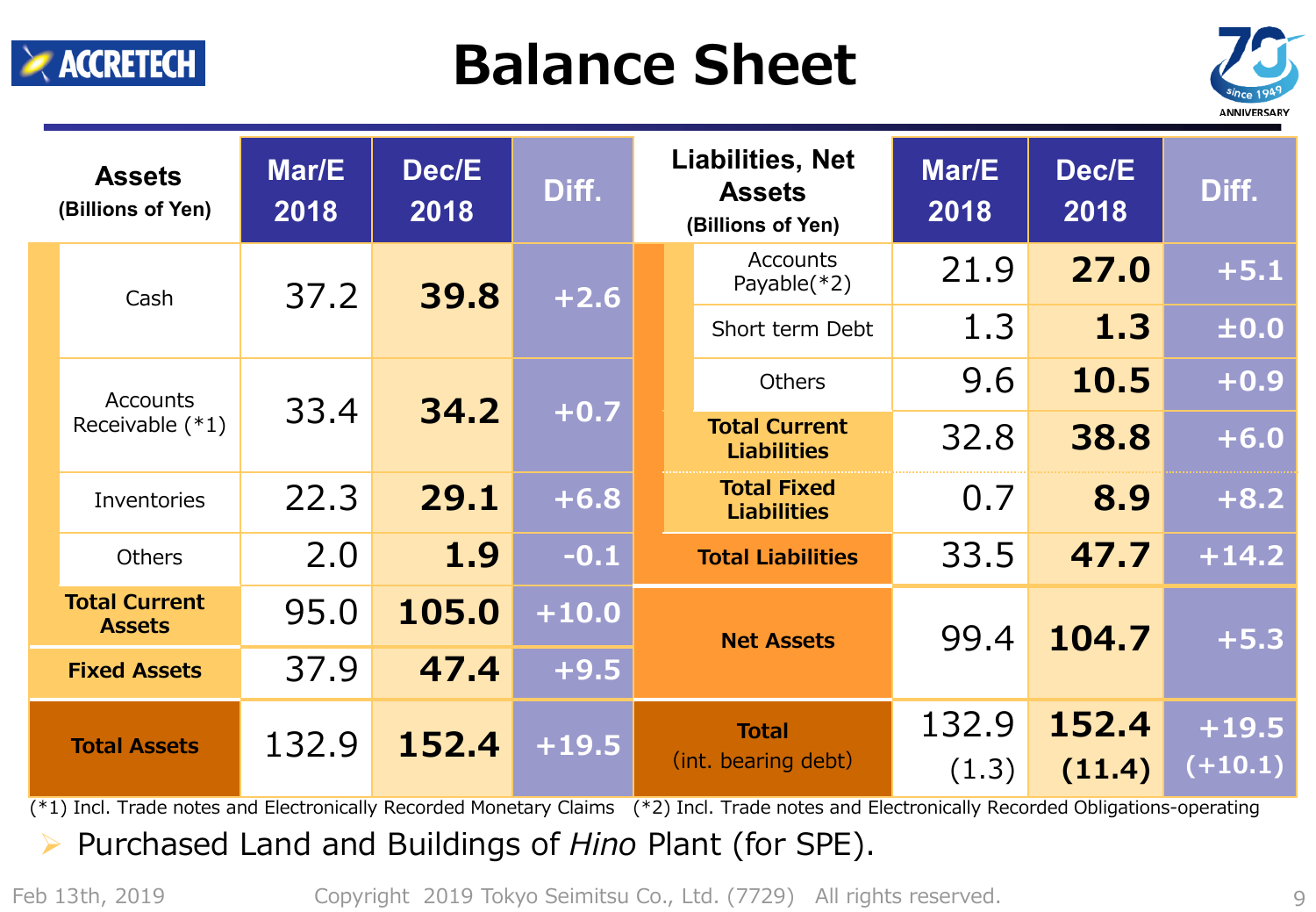

# **R&D, Capex, Depreciation**

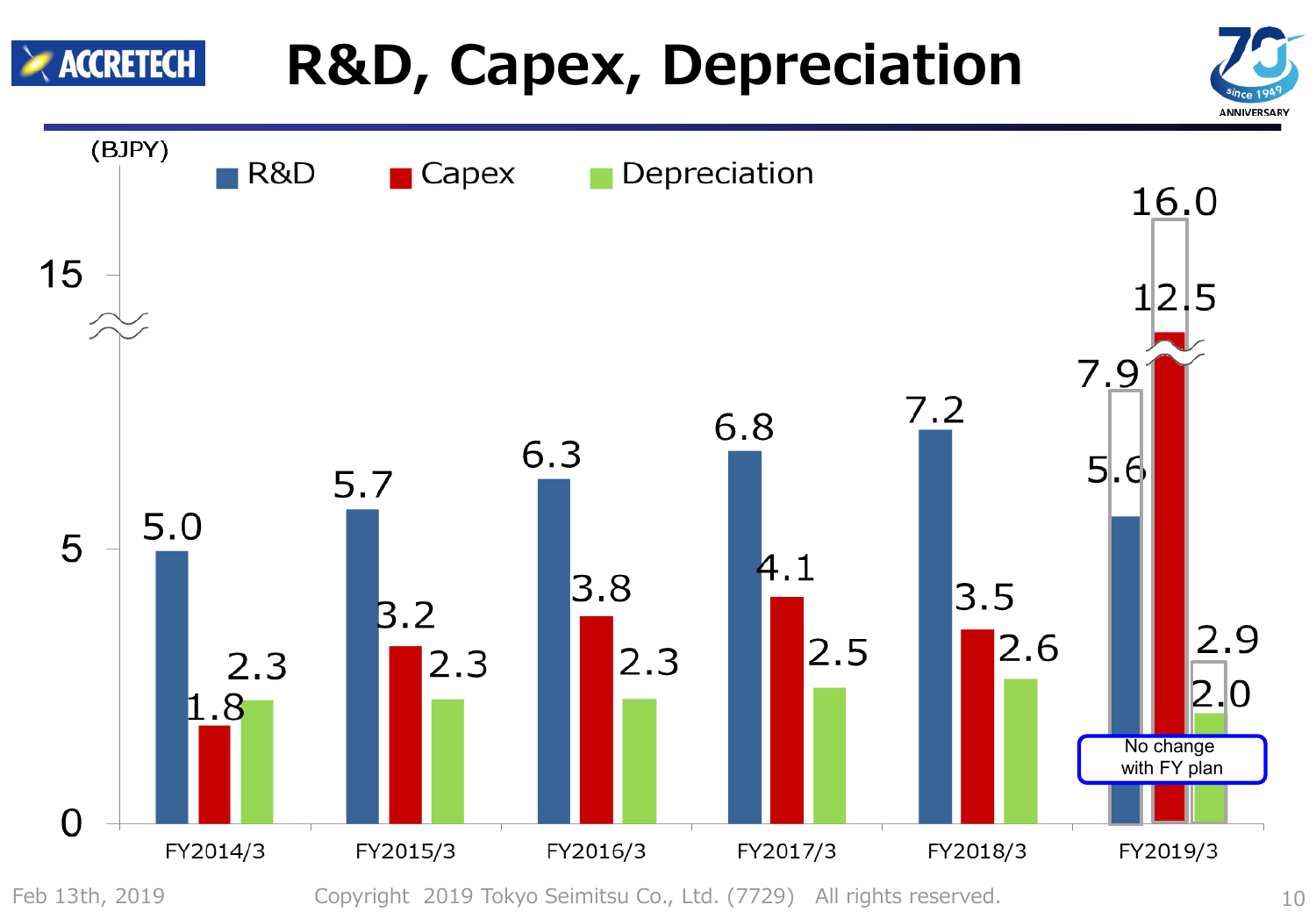

### **Premises of business forecasts for FY2019/3**





### **Metrology**

- **Demand for manufacturing in Japan continues to be active mainly in Automotive related industry**
- **The influence of US-China trade friction and various trade negotiations to be carefully watched**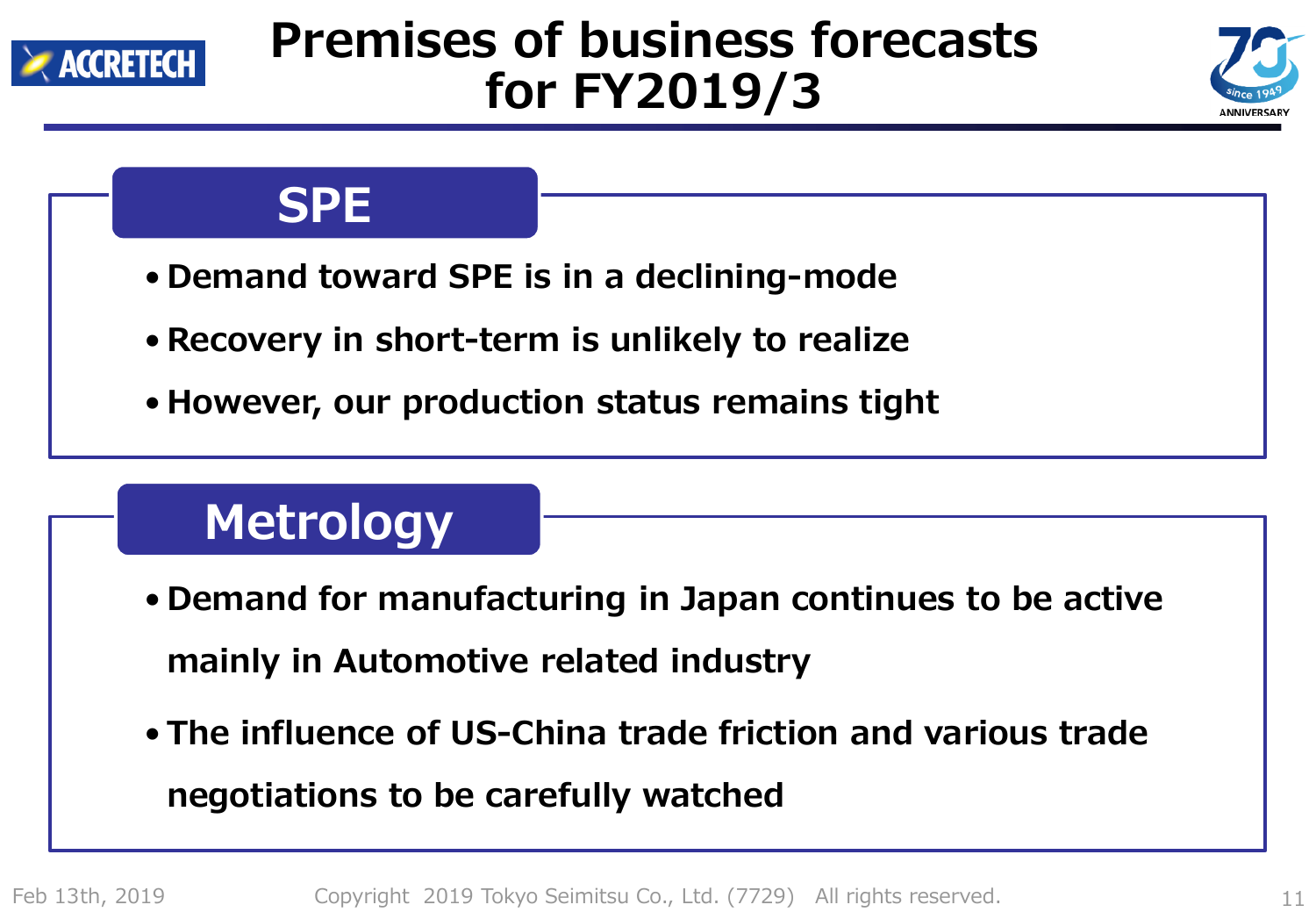### **Forecast for FY2019/3**



|                           |                                           | ANNIVERSAI                                    |  |  |
|---------------------------|-------------------------------------------|-----------------------------------------------|--|--|
| (Billions of Yen          | FY2019/3                                  | Diff. from prev. forecast<br><b>Full Year</b> |  |  |
| except dividend)          | <b>Full Year Fcst</b>                     |                                               |  |  |
| <b>Sales</b>              | 100.0                                     | ±0.0                                          |  |  |
| <b>SPE</b>                | 69.0                                      | $\pm 0.0$                                     |  |  |
| Metrology                 | 31.0                                      | $\pm 0.0$                                     |  |  |
| <b>Operating Profit</b>   | 18.7                                      | ±0.0                                          |  |  |
| <b>OP Margin</b>          | 19%                                       |                                               |  |  |
| <b>Recurring Profit</b>   | 18.9                                      | ±0.0                                          |  |  |
| <b>Net Profit</b>         | 13.6                                      | ±0.0                                          |  |  |
| <b>Dividend per share</b> | 98 Yen(Ordinary)<br>20 Yen(Commemorative) | $±0$ Yen                                      |  |  |

**Previous announcement: Nov. 13th, 2018**

Feb 13th, 2019 Copyright 2019 Tokyo Seimitsu Co., Ltd. (7729) All rights reserved.

 $\blacktriangleright$  ACCRETECH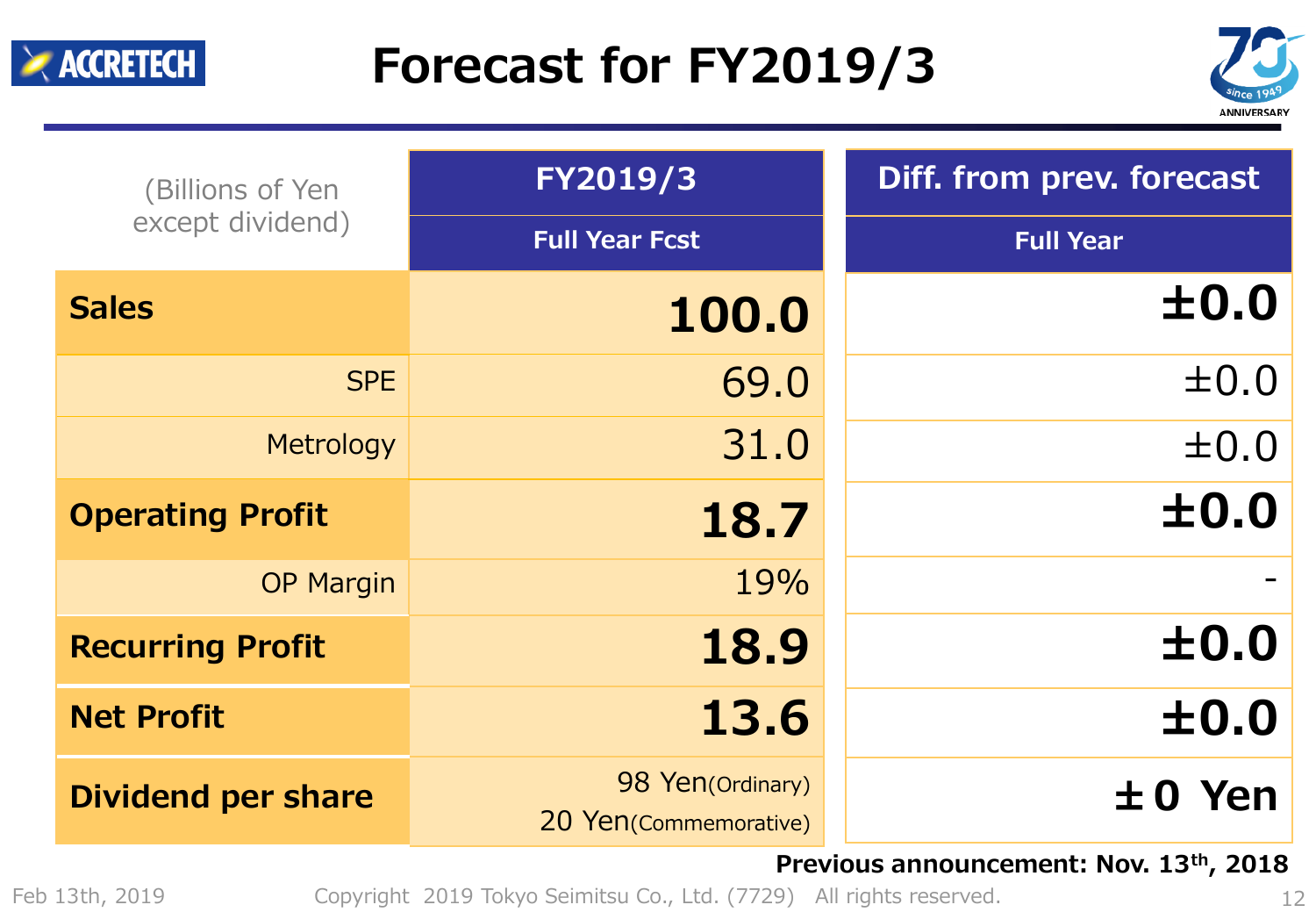#### **SPE Segment –**  $\geq$  accretech **Sales/Orders trend incl. Forecasts**

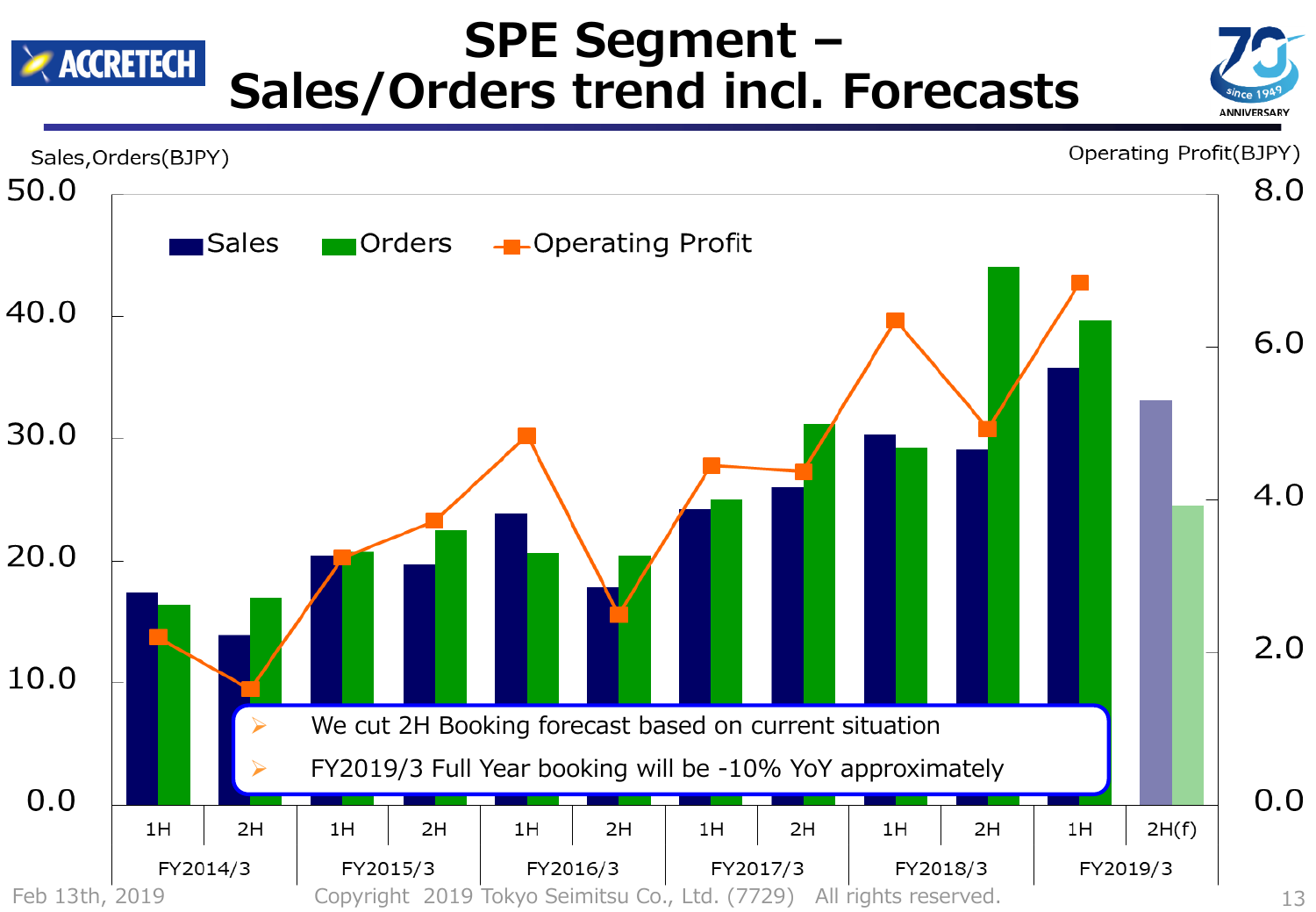#### **Metrology Segment –**  $\geq$  accretech **Sales/Orders trend incl. Forecasts**



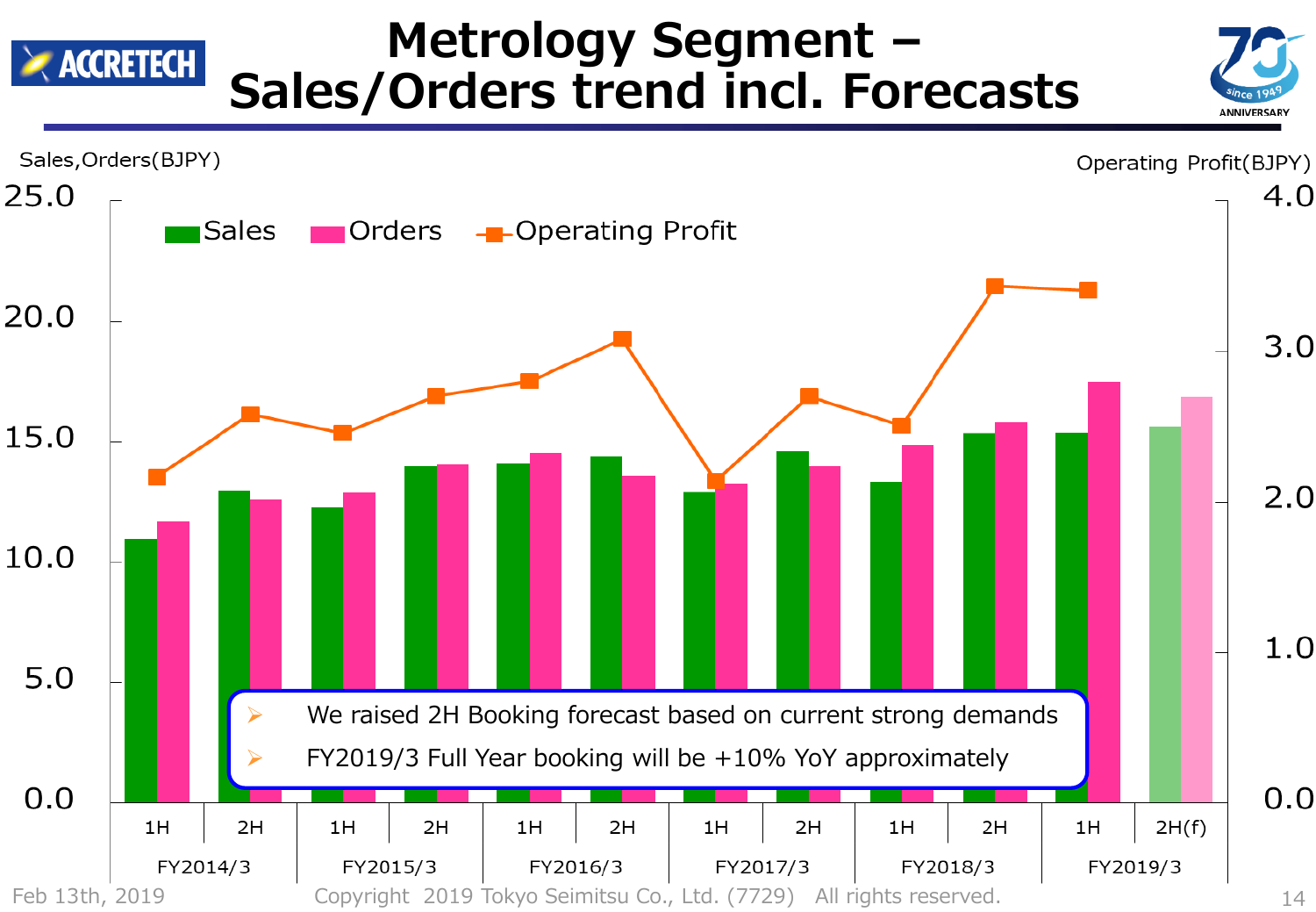

# **Recent Topics**



#### **Purchase of shares of FUJITSU TELECOM NETWORKS FUKUSHIMA LIMITED (Feb 1st, 2019)**

- **Process of purchasing FTNF's shares completed**
- **FTNF will provide testing Charge/Discharge testing system as a group company of ACCRETECH**
- **FTNF realizes us expanding our "Physical Metrology" into "Electric" ones**
- **Impact to consolidated business results is minimal**